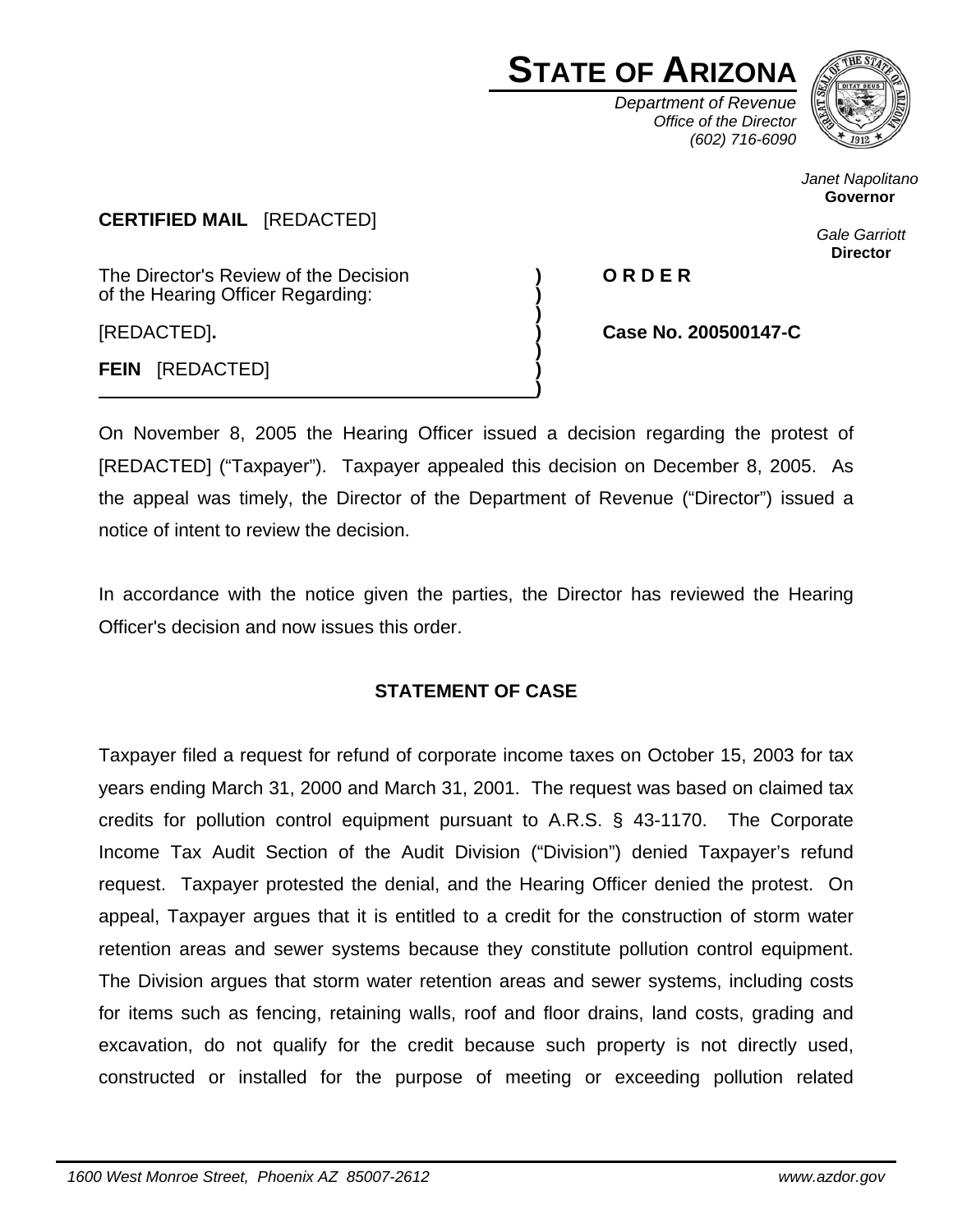requirements of the Environmental Protection Agency or the Department of Environmental Quality. In addition, the Division argues that various claimed expenses were not substantiated by Taxpayer.

## **FINDINGS OF FACT**

The Director makes the following findings of fact:

- 1. Taxpayer is engaged in the [REDACTED] business and owns [REDACTED] facilities in [REDACTED], Arizona.
- 2. Taxpayer installed certain storm water retention areas and sewers, including fencing, retaining walls, floor and floor drains, land costs, grading and excavation, sewer lines, manhole contracting and surveying, on properties owned by Taxpayer.
- 3. The purpose of the installed items was to channel storm water runoff and waste water from the properties.
- 4. The storm water retention areas and the sewer systems serve public health and safety purposes.
- 5. The primary purpose of the installed items is not pollution control.
- 6. On October 15, 2003 Taxpayer submitted a request for refund of corporate income tax in the amount of \$ [REDACTED] plus interest for tax years ending March 31, 2000 and March 31, 2001.
- 7. The request for refund results from claimed income tax credits for pollution control equipment pursuant to A.R.S. § 43-1170.
- 8. The Section denied Taxpayer's refund request.
- 9. Taxpayer protested the denial.

# **CONCLUSIONS OF LAW**

1. Corporations with a business situs in Arizona are subject to Arizona income tax on income which is the result of activity from sources within the state. A.R.S. § 43- 102(A)(5).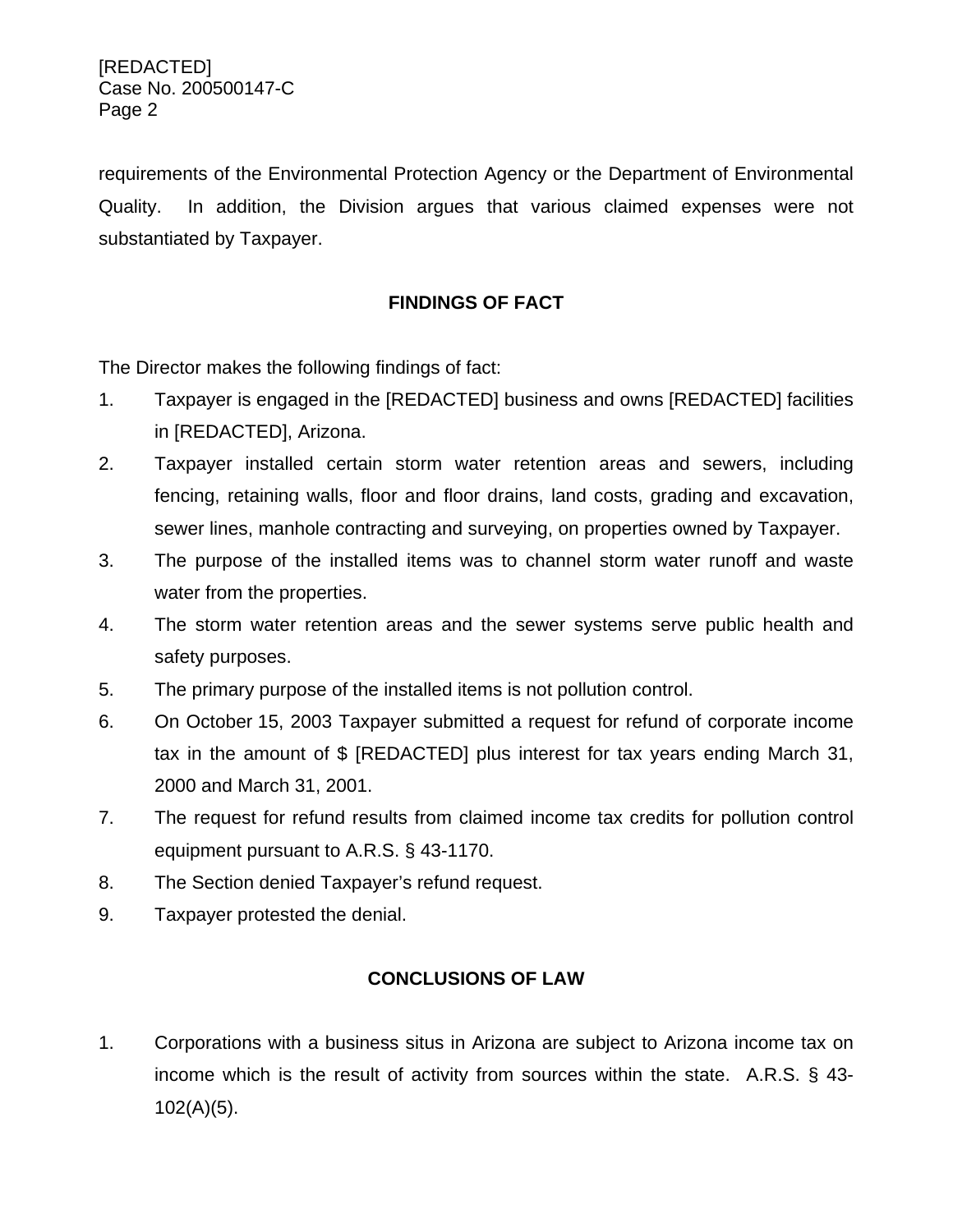- 2. Arizona allows credits against a taxpayer's Arizona income tax liability for pollution control equipment pursuant to A.R.S. § 43-1170.
- 3. Tax credits are a matter of legislative grace and not a matter of taxpayer right. Tax statutes are construed strictly against a party who claims a credit. *Arizona Department of Revenue* v*. Raby*, 204 Ariz. 509, 511, 65 P.3d 458 (App. 2002); *Davis* v. *Arizona Department of Revenue*, 197 Ariz. 527, 4 P.3d 1070 (App. 2000).
- 4. A cardinal principle of statutory construction is to follow the plain and ordinary meaning of a word. *Dearing v. Arizona Department of Economic Security,* 121 Ariz. 203, 589 P.2d 446 (App. 1978).
- 5. Statutes are to be given, whenever possible, such an effect that no clause, word or sentence is rendered superfluous, contradictory, void or insignificant. *State v. Deddens*, 112 Ariz. 425, 542 P.2d 1124 (1975).
- 6. To qualify for the credit provided by A.R.S. § 43-1170, the property must be directly used, constructed or installed in Arizona for the purpose of meeting or exceeding rules or regulations adopted by the United States environmental protection agency, the department of environmental quality or a political subdivision of this state to prevent, control, monitor or reduce air, land or water pollution. A.R.S. § 43-1170.B.
- 7. Taxpayer's property does not qualify for the credit under A.R.S. § 43-1170.
- 8. The Division properly denied Taxpayer's credit request.

## **DISCUSSION**

The issue to be decided is whether the Section properly denied Taxpayer's request for refund. Taxpayer's request is based on claimed tax credits for pollution control equipment pursuant to A.R.S. § 43-1170 for expenses related to the installation of sewer systems and the construction of storm water retention areas on properties owned by Taxpayer. In the refund request, Taxpayer list expenses such as fencing, retaining walls, floor and floor drains, land costs, grading and excavation, sewer lines, manhole contracting and surveying.

A.R.S. § 43-1170, as it existed for the years at issue, provides in pertinent part: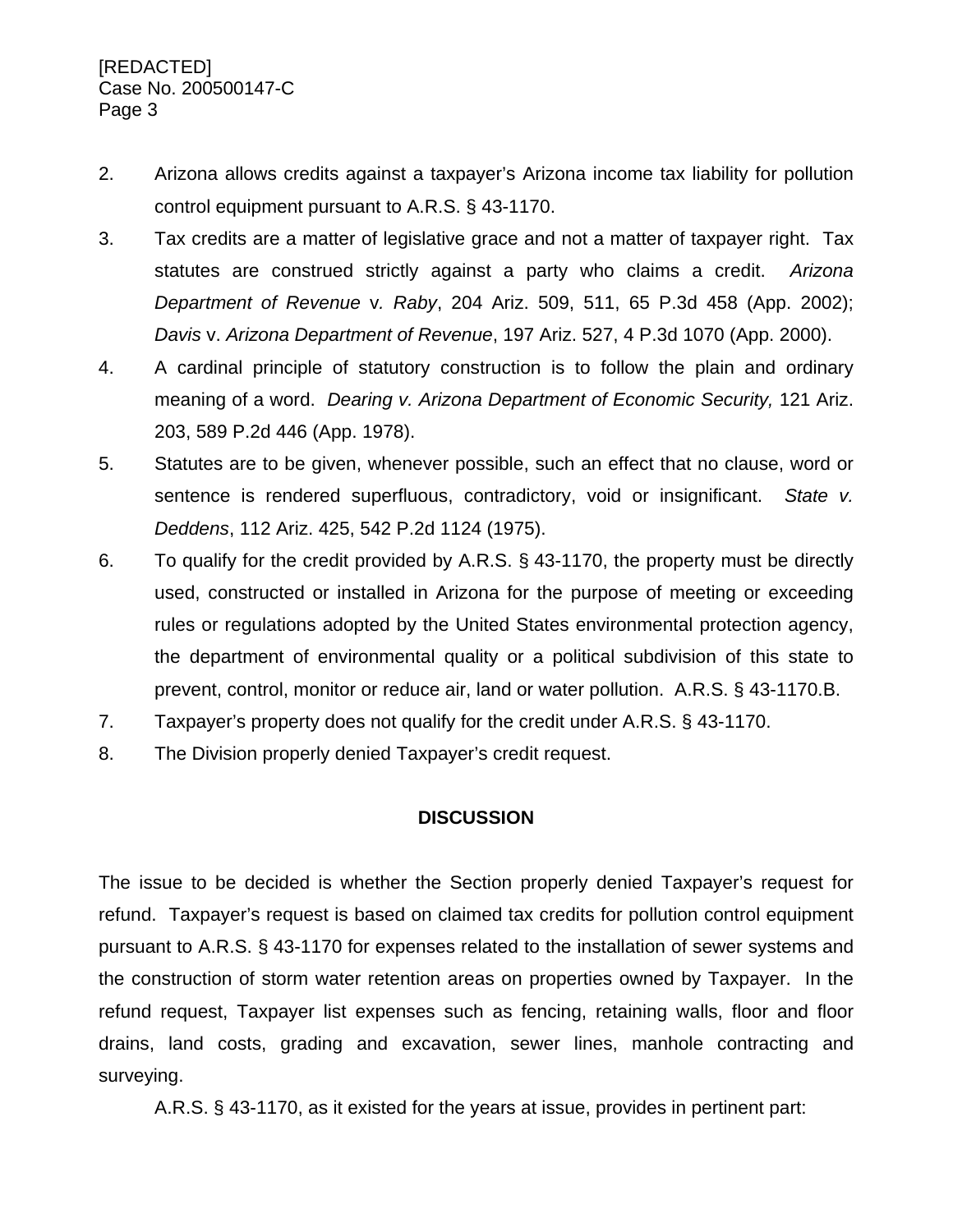A. A credit is allowed against the taxes imposed by this title for expenses that the taxpayer incurred during the taxable year to purchase real or personal property that is used in the taxpayer's trade or business in this state to control or prevent pollution. The amount of the credit is equal to ten per cent of the purchase price.

B. Property that qualifies for the credit under this section includes that portion of a structure, building, installation, excavation, machine, equipment or device and any attachment or addition to or reconstruction, replacement or improvement of that property *that is directly used, constructed or installed in this state for the purpose of meeting or exceeding rules or regulations adopted by the United States environmental protection agency, the department of environmental quality or a political subdivision of this state to prevent, monitor, control or reduce air, water or land pollution*. The credit allowed pursuant to this section does not apply to the purchase of any personal property that is attached to a motor vehicle. (Emphasis added.)

Credits are a matter of legislative grace and not a matter of taxpayer right. *Keyes v. Chambers*, 209 Or. 640, 307 P.2d 498 (1957)(Credits must be strictly construed against the taxpayer and in favor of the taxing authority); *Davis v. Arizona Department of Revenue,* 197 Ariz. 527, 4 P.3d 1070 (App. 2000)(Tax statutes are construed strictly against a party who claims a credit.) It is also well settled that statutes are to be given, whenever possible, such an effect that no clause, word or sentence is rendered superfluous, contradictory, void or insignificant. *State v. Deddens*, 112 Ariz. 425, 542 P.2d 1124 (1975).

The legislature made a clear statement in A.R.S. § 43-1170.B. that in order to qualify for the credit the property must be directly used, constructed or installed in Arizona for the purpose of meeting or exceeding rules or regulations adopted by the United States environmental protection agency, the department of environmental quality or a political subdivision of this state to prevent, control, monitor or reduce air, land or water pollution. This legislative requirement must be given meaning.

The storm water retention areas and the sewer systems serve a public health and safety purpose. The storm water retention areas and the sewer systems are not directly used, constructed or installed in Arizona for the purpose of meeting or exceeding rules or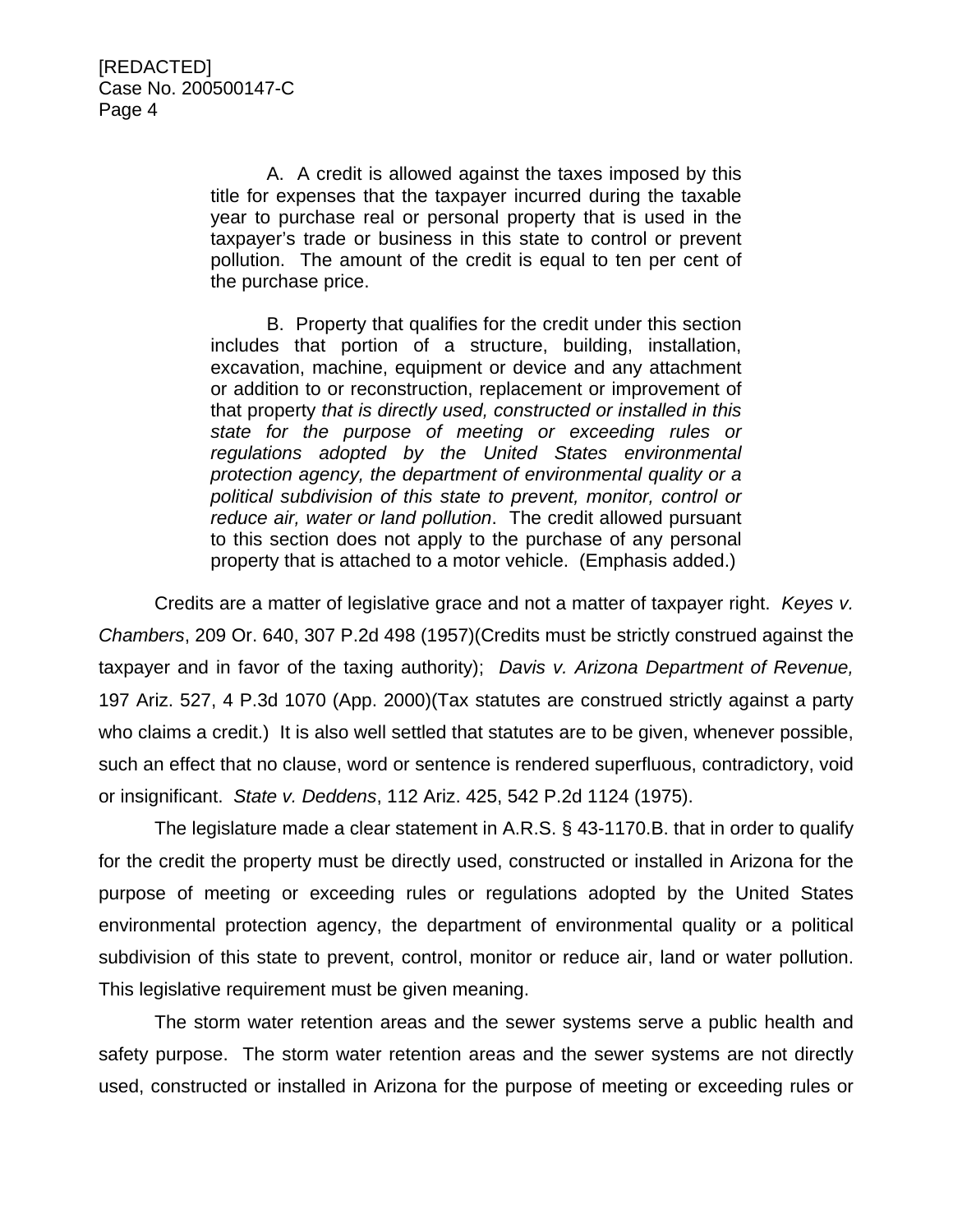regulations adopted by the United States environmental protection agency, the department of environmental quality or a political subdivision of this state to prevent, control, monitor or reduce air, land or water pollution. Therefore, the Director agrees with the Hearing Officer that the Division's denial of Taxpayer' refund request was proper under A.R.S. § 43-1170.

#### **O R D E R**

The Hearing Officer's decision is affirmed.

This decision is the final order of the Department of Revenue. Taxpayer may contest the final order of the Department in one of two manners. Within 60 days of the receipt of the final order, Taxpayer may file an appeal to the State Board of Tax Appeals, 100 North 15<sup>th</sup> Avenue, Suite 140 Phoenix, AZ 85007 or, if the amount in dispute is greater than five thousand dollars, Taxpayer may bring an action in Tax Court (125 West Washington, Phoenix, Arizona 85003). For appeal forms and other information from the Board of Tax Appeals, call (602) 364-1102. For information from the Tax Court, call (602) 506-3763.

Dated this 26<sup>th</sup> day of January, 2007.

## ARIZONA DEPARTMENT OF REVENUE

 Gale Garriott **Director**